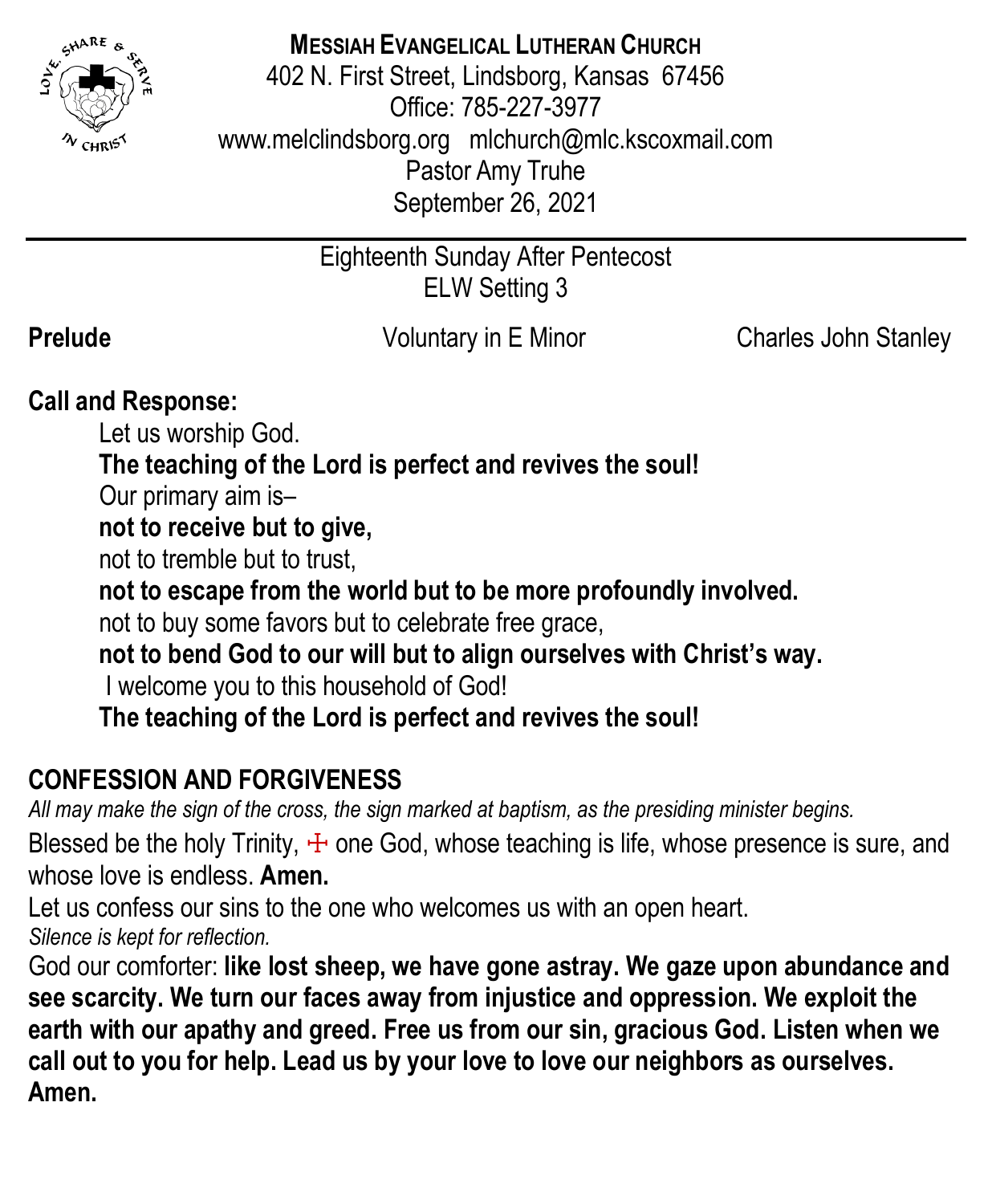All have sinned and fall short of the glory of God. By the gift of grace in  $\pm$  Christ Jesus, God makes you righteous. Receive with glad hearts the forgiveness of all your sins. **Amen.**

| <b>Entrance Hymn</b>      | Spirit of God, Descend Upon my Heart | #800   |
|---------------------------|--------------------------------------|--------|
| <b>Kyrie</b>              |                                      | p. 138 |
| <b>Canticle of Praise</b> |                                      | p. 140 |

#### **Prayer of the Day**

Generous God, **your Son gave his life that we might come to peace with you. Give us a share of your Spirit, and in all we do empower us to bear the name of Jesus Christ, our Savior and Lord. Amen.**

# **First Reading: Numbers 11:4-6, 10-16, 24-29**

*What constitutes legitimate need and legitimate leadership is the focus of this reading. God provides manna in the wilderness, yet the people crave meat. What is truly needful? God bestows the spirit on seventy elders, yet two men not designated as leaders prophesy in the power of God's spirit. What constitutes real leadership?*

<sup>4</sup>The rabble among them had a strong craving; and the Israelites also wept again, and said, "If only we had meat to eat!  $5\text{We remember}$  the fish we used to eat in Egypt for nothing, the cucumbers, the melons, the leeks, the onions, and the garlic; 6but now our strength is dried up, and there is nothing at all but this manna to look at." <sup>10</sup>Moses heard the people weeping throughout their families, all at the entrances of their tents. Then the LORD became very angry, and Moses was displeased. 11So Moses said to the LORD, "Why have you treated your servant so badly? Why have I not found favor in your sight, that you lay the burden of all this people on me? 12Did I conceive all this people? Did I give birth to them, that you should say to me, 'Carry them in your bosom, as a nurse carries a sucking child, to the land that you promised on oath to their ancestors'? 13Where am I to get meat to give to all this people? For they come weeping to me and say, 'Give us meat to eat!' 14I am not able to carry all this people alone, for they are too heavy for me. 15If this is the way you are going to treat me, put me to death at once—if I have found favor in your sight—and do not let me see my misery." <sup>16</sup>So the LORD said to Moses, "Gather for me seventy of the elders of Israel, whom you know to be the elders of the people and officers over them; bring them to the tent of meeting, and have them take their place there with you." <sup>24</sup>So Moses went out and told the people the words of the LORD; and he gathered seventy elders of the people, and placed them all around the tent. 25Then the LORD came down in the cloud and spoke to him, and took some of the spirit that was on him and put it on the seventy elders; and when the spirit rested upon them,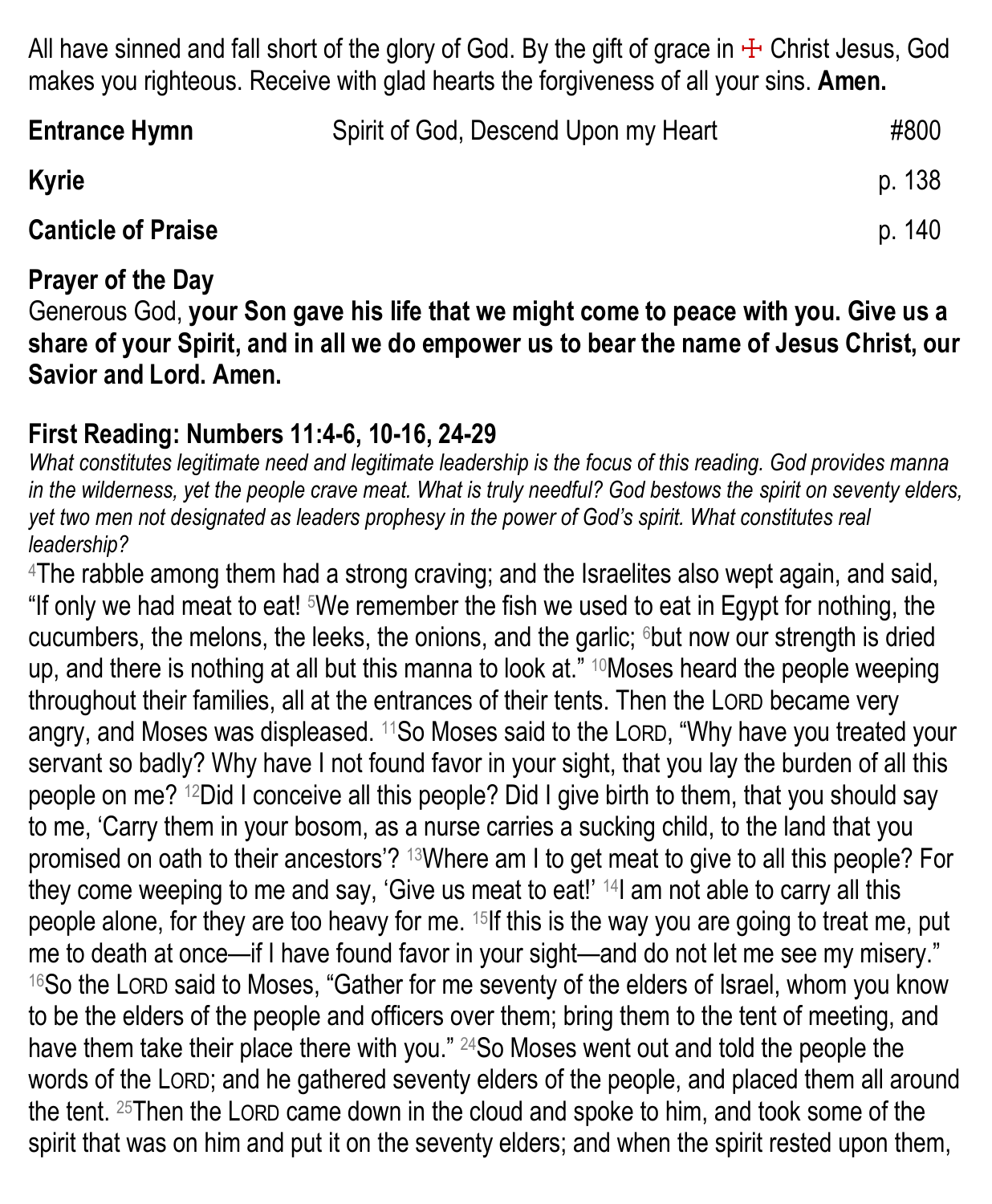they prophesied. But they did not do so again. <sup>26</sup>Two men remained in the camp, one named Eldad, and the other named Medad, and the spirit rested on them; they were among those registered, but they had not gone out to the tent, and so they prophesied in the camp. 27And a young man ran and told Moses, "Eldad and Medad are prophesying in the camp." 28And Joshua son of Nun, the assistant of Moses, one of his chosen men, said, "My lord Moses, stop them!" <sup>29</sup>But Moses said to him, "Are you jealous for my sake? Would that all the LORD's people were prophets, and that the LORD would put his spirit on them!"

# The Word of the Lord; **Thanks be to God!**

# **Psalm: Psalm 19:7-14**

*The commandment of the LORD gives light to the eyes. (Ps. 19:8)* <sup>7</sup>The teaching of the LORD is perfect and revives the soul; the testimony of the LORD is sure and gives wisdom to the simple. <sup>8</sup>**The statutes of the LORD are just and rejoice the heart; the commandment of the LORD is clear and gives light to the eyes. The fear of the LORD is clean and endures forever:** the judgments of the LORD are true and righteous altogether. <sup>10</sup>**More to be desired are they than gold, more than much fine gold, sweeter far than honey, than honey in the comb.** <sup>11</sup>By them also is your servant enlightened, and in keeping them there is great reward. <sup>12</sup>**Who can detect one's own offenses? Cleanse me from my secret faults.** 13Above all, keep your servant from presumptuous sins; let them not get dominion over me; then shall I be whole and sound, and innocent of a great offense. <sup>14</sup>**Let the words of my mouth and the meditation of my heart be acceptable in your sight, O LORD, my strength and my redeemer.**

# **Second Reading: James 5:13-20**

*Marks of the Christian community include praying for those who are sick and in need, celebrating with those in good health, restoring those who have strayed, confessing sins to one another, and offering forgiveness to each other.*

<sup>13</sup> Are any among you suffering? They should pray. Are any cheerful? They should sing songs of praise. 14Are any among you sick? They should call for the elders of the church and have them pray over them, anointing them with oil in the name of the Lord. 15The prayer of faith will save the sick, and the Lord will raise them up; and anyone who has committed sins will be forgiven. 16Therefore confess your sins to one another, and pray for one another, so that you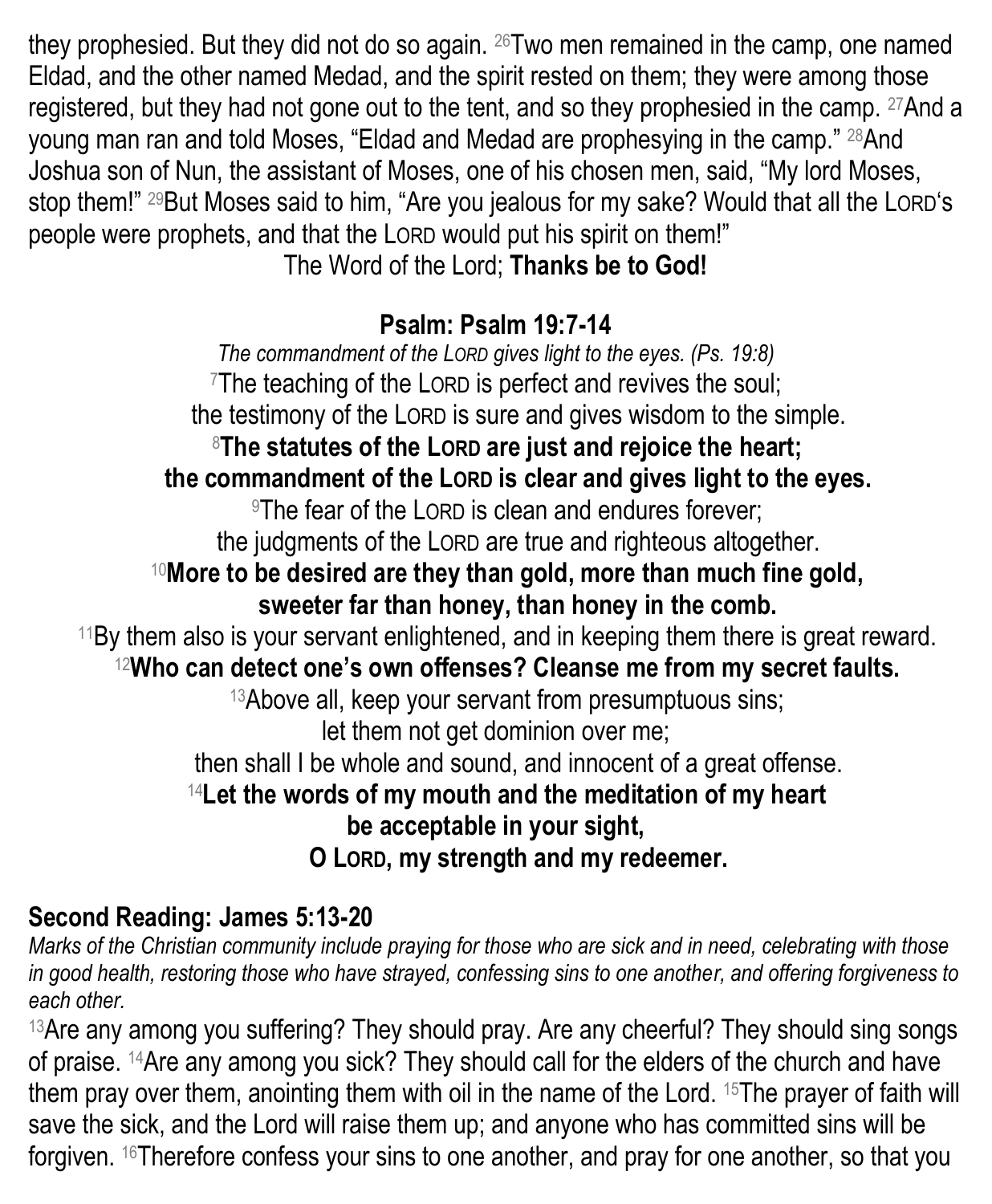may be healed. The prayer of the righteous is powerful and effective. 17Elijah was a human being like us, and he prayed fervently that it might not rain, and for three years and six months it did not rain on the earth. 18Then he prayed again, and the heaven gave rain and the earth yielded its harvest. <sup>19</sup>My brothers and sisters, if anyone among you wanders from the truth and is brought back by another, 20you should know that whoever brings back a sinner from wandering will save the sinner's soul from death and will cover a multitude of sins. The Word of the Lord; **Thanks be to God!**

# **Gospel Acclamation: p. 142**

#### **Gospel: Mark 9:38-50 Glory to you, O Lord!**

*On the way to Jerusalem, Jesus teaches his disciples about ministry that involves service and sacrifice. His disciples are slow to realize that these words apply to them as well as to others.*

<sup>38</sup>John said to [Jesus,] "Teacher, we saw someone casting out demons in your name, and we tried to stop him, because he was not following us." 39 But Jesus said, "Do not stop him; for no one who does a deed of power in my name will be able soon afterward to speak evil of me. <sup>40</sup>Whoever is not against us is for us. 41For truly I tell you, whoever gives you a cup of water to drink because you bear the name of Christ will by no means lose the reward.

 $42^{\circ}$  If any of you put a stumbling block before one of these little ones who believe in me, it would be better for you if a great millstone were hung around your neck and you were thrown into the sea. 43If your hand causes you to stumble, cut it off; it is better for you to enter life maimed than to have two hands and to go to hell, to the unguenchable fire. 45 And if your foot causes you to stumble, cut it off; it is better for you to enter life lame than to have two feet and to be thrown into hell. 47And if your eye causes you to stumble, tear it out; it is better for you to enter the kingdom of God with one eye than to have two eyes and to be thrown into hell, <sup>48</sup>where their worm never dies, and the fire is never quenched.

 $49^{\circ}$ For everyone will be salted with fire.  $50$ Salt is good; but if salt has lost its saltiness, how can you season it? Have salt in yourselves, and be at peace with one another."

The Gospel of our Lord! **Praise to you, O Christ!**

#### **Sermon**

**Hymn of the Day** All Hail the Power of Jesus' Name  $\#634$ 

# **Apostles' Creed**

**I believe in God, the Father almighty, creator of heaven and earth.**

**I believe in Jesus Christ, God's only Son, our Lord, who was conceived by the Holy Spirit, born of the virgin Mary, suffered under Pontius Pilate, was crucified, died, and**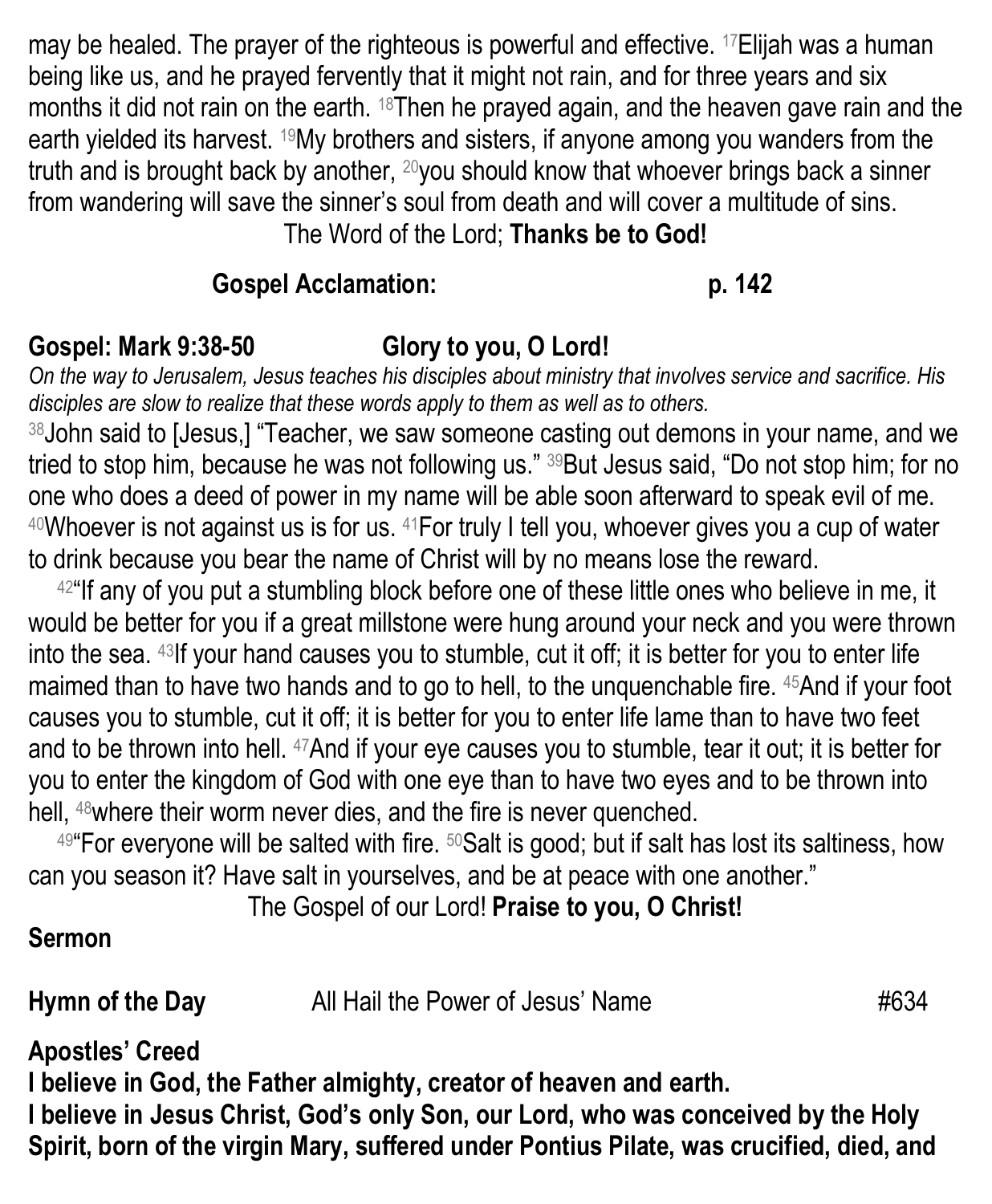**was buried; he descended to the dead.\* On the third day he rose again; he ascended into heaven, he is seated at the right hand of the Father, and he will come to judge the living and the dead.**

**I believe in the Holy Spirit, the holy catholic church, the communion of saints, the forgiveness of sins, the resurrection of the body, and the life everlasting. Amen.**

Dedication of Lutheran World Relief Quilts and Kits:

Let us pray. O Lord our God, maker of all things, you have blessed us with so many Gifts — a good eye for color, the ability to make fine stitches, the skills to develop ever-new and exciting patterns, hearts that want to share. Now we offer the fruits of our labors, the Quilts we have made, the health and school kits we have assembled, to you.

**We dedicate these Quilts and Kits to your service, trusting that your love will go wherever each Quilt or Kit is sent, making it more than just a piece of material, a collection of items — making each piece we have created an expression of love. There is no way for us to imagine the power and effect an act of love can have on a person's life — how you can use something as small as a Quilt, a Care Kit, or a School Kit to radiate your love from us to the world. May these be used in your service and become blessings for all those who receive them.** 

Lord, we know that all we possess comes from your loving hand. Give us grace to honor you with all of our being: draw our hearts to you, guide our minds, fill our imaginations, control our wills, so that we may be wholly yours. Use us as you will, always to your glory and the welfare of your people. Amen.

#### **Prayers of Intercession**

Made children and heirs of God's promise, we pray for the church, the world, and all in need. *A brief silence.*

We pray for the church and its ministry. Bless the newly baptized and encourage them in their journey of faith. Sustain all members of the body of Christ in lives of prayer, service, and worship. Lord, in your mercy, **hear our prayer.**

We pray for natural wonders of your creation. Especially we pray for Kanopolis Lake, for Meadowlark Trail and Valkommen Trail. We give thanks for our parks and our rivers. Restore damaged forests, waterways and natural habitats and lead us to be good stewards of what you have provided. Lord, in your mercy, **hear our prayer.**

We pray for those in authority. Give them wise minds and compassionate hearts. Strengthen in them a desire to protect the vulnerable and care for those underserved. We pray especially for President Biden. Lord, in your mercy, **hear our prayer.**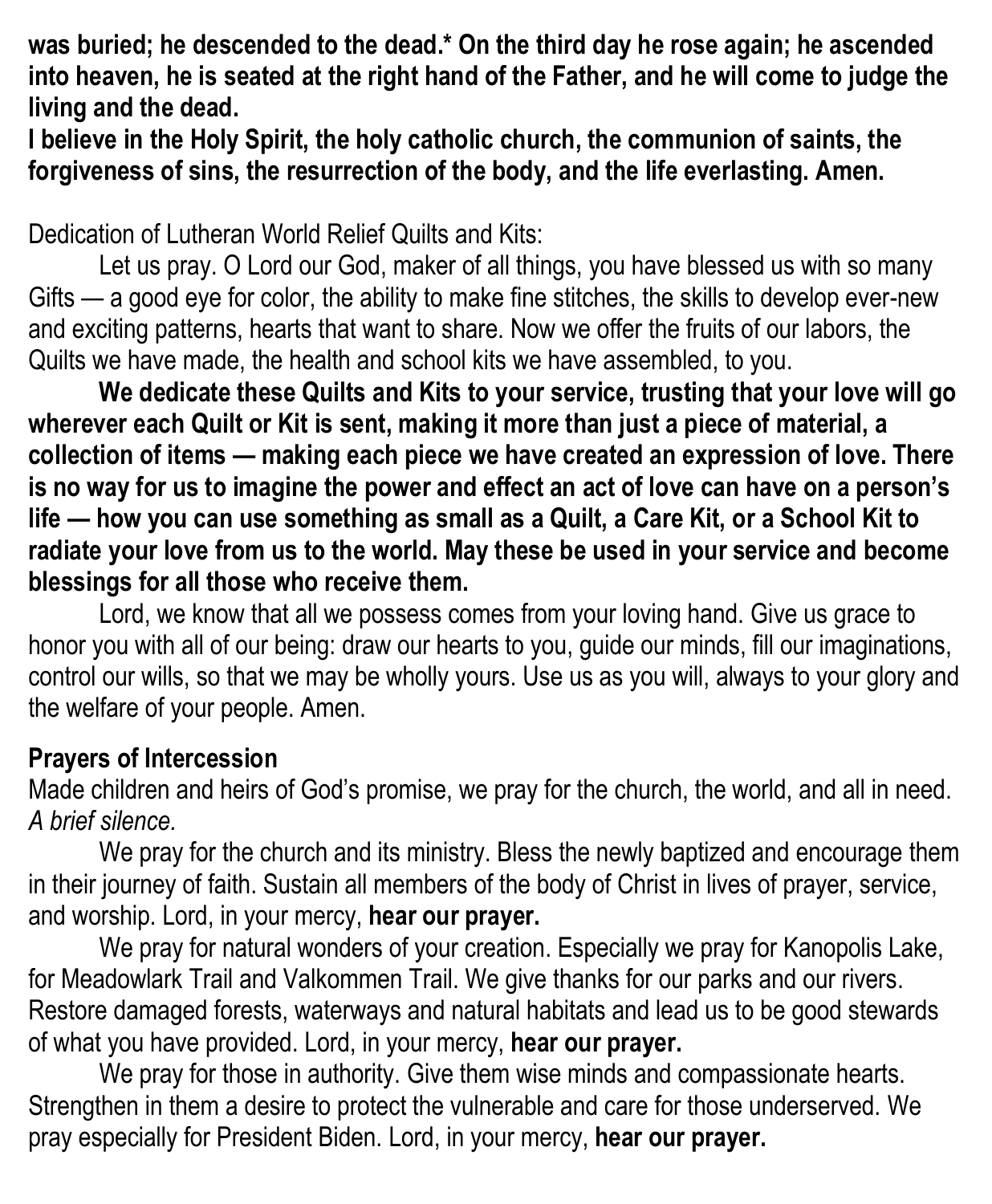We pray for those who are struggling with cancer, dementia, or any other disease. Provide them with peace and resilience for the days ahead. We especially pray for our members Rolland, Walli, Gloria, Gene, and Merlyn. We pray for our friends Denise, Bill, Dawn, Stephani, Karla, Danielle, Krista, Meghan, Amy, Sharon, Kim, Jill, and Matt. We pray for those serving in the military: Alex, Vicki, Ben, Jeremy, T.J., Daniel, Miranda, and Luke. We pray for Lisa in seminary and Kaylie as she discerns a call. Sustain caregivers with energy and patience. Lord, in your mercy, **hear our prayer.**

We pray for the worship leaders of this congregation: musicians, readers, acolytes, ushers, our Council and all who lead and serve on Committees. Bless us through their ministry and grant them the passion to continue in their service. Lord, in your mercy, **hear our prayer.**

We pray for Bethany Home and Presbyterian Manor and all residential facilities who assist the elderly and infirm. Be with them as they struggle to find staff, as they seek to keep themselves and residents safe from infections and diseases. O God, empower those whose vocations weary them to be strengthened by your love, your hope, your Spirit, that all the world might honor you. Lord, in your mercy, **hear our prayer.**

We pray for our ability to receive the results of the Congregational Vitality Survey with grace, goodwill, and the hope that comes from you alone. May we joyfully take the information you provide and use it to your honor and glory. Lord, in your mercy, **hear our prayer.**

We give thanks for all your saints, those we have loved and known and those from every time and place. Continue to guide us by their example and reassure us of your promised salvation. Lord, in your mercy, **hear our prayer.**

P: Receive these prayers, O God, and those in our hearts known only to you; through Jesus Christ our Lord. **Amen.**

The Peace of the Lord be with you all: **And also with you!**

#### **MEAL**

#### **Offertory** Praise His Holy Name by Keith Hampton, Children's Music: Rhythm Instruments w/adult choir

# **Offering Prayer**

God of abundance, you cause streams to break forth in the desert and manna to rain from the heavens. Accept the gifts you have first given us. Unite them with the offering of our lives to nourish the world you love so dearly; through Jesus Christ, our Savior and Lord. **Amen.**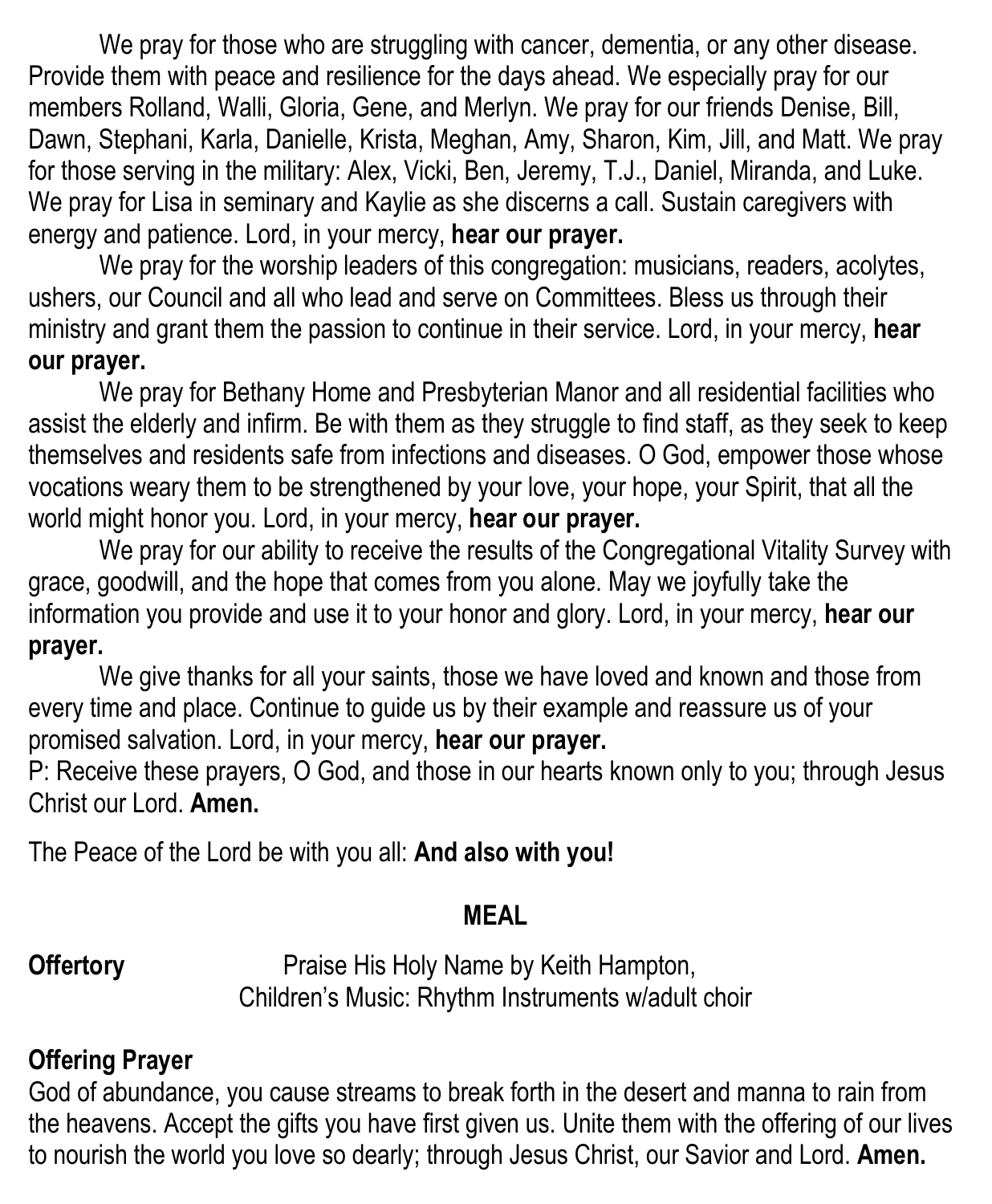| <b>Great Thanksgiving</b><br>"Holy, Holy, Holy"                  | Congregation sings | p. 144<br>p. 144 |
|------------------------------------------------------------------|--------------------|------------------|
| <b>Eucharistic Prayer</b><br>Lord's Prayer<br><b>Lamb of God</b> |                    | p. 145<br>p. 146 |

#### **Distribution of Communion**

#### **Prayer after Communion**

Lord of life, in the gift of your body and blood you turn the crumbs of our faith into a feast of salvation. Send us forth into the world with shouts of joy, bearing witness to the abundance of your love in Jesus Christ, our Savior and Lord. **Amen.**

## **Blessing**

People of God, you are Christ's body, bringing new life to a suffering world. The holy Trinity, ☩ one God, bless you now and forever. **Amen.**

| <b>Closing Hymn</b> | Where Charity and Love Prevail | #359 |
|---------------------|--------------------------------|------|
|                     |                                |      |

#### **Dismissal**

Go in peace. The living Word dwells in you. **Thanks be to God.**

| <b>Postlude</b>                                                       |                                 | "Hyfrydol" |                                                           | Ralph Vaughan Williams          |  |
|-----------------------------------------------------------------------|---------------------------------|------------|-----------------------------------------------------------|---------------------------------|--|
| <b>Worship Leaders today:</b>                                         |                                 |            | <b>Worship Leaders next week:</b>                         |                                 |  |
| <b>Steve Gustafson</b><br><b>Kirsten Bruce</b><br><b>Sharon Bruce</b> | Organist<br>Liturgist<br>Lector |            | <b>Steve Gustafson</b><br>Lisa Simmelink<br>Jeanne Ahlers | Organist<br>Liturgist<br>Lector |  |
| Messiah Lutheran Church                                               |                                 | Actual     | 8/21/2021<br>Actual<br>Jan - Aug                          | <b>Budget</b><br>Jan - Aug      |  |

| Revenue           | 8,112.10   |
|-------------------|------------|
| <b>Expenses</b>   | 11,866.09  |
| Surplus (Deficit) | (3,753.99) |
| Reserve Balance   | 84.717.71  |

|                   | Actual     | Actual    | <b>Budget</b> |
|-------------------|------------|-----------|---------------|
|                   |            | Jan - Aug | Jan - Aug     |
|                   | Aug-21     | 21        | 21            |
| Revenue           | 8,112.10   | 92,789.48 | 96,773.32     |
| <b>Expenses</b>   | 11,866.09  | 88,738.40 | 106,989.94    |
| Surplus (Deficit) | (3,753.99) | 4,051.08  | (10, 216.62)  |
| Reserve Balance   | 84,717.71  |           |               |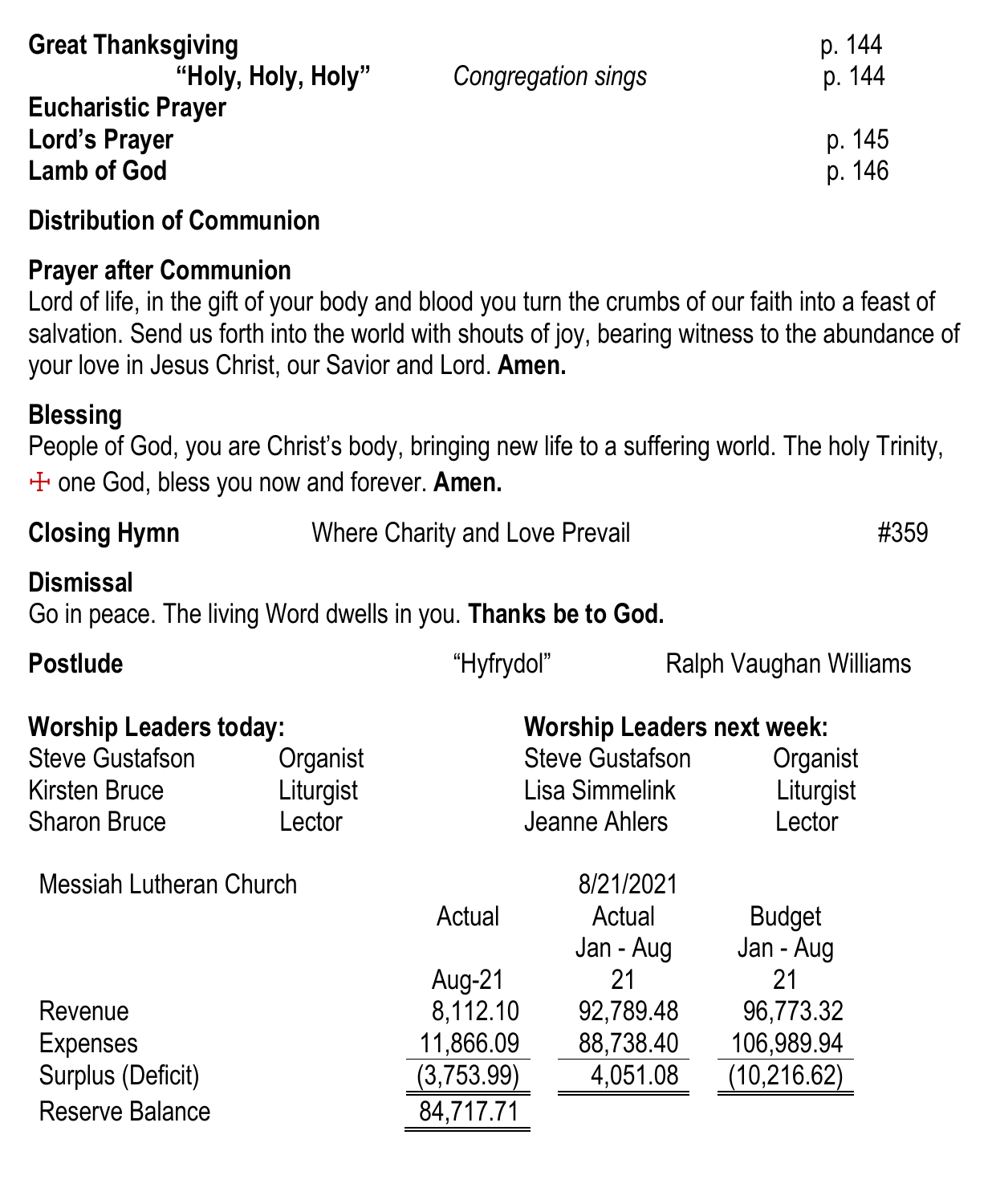# *Members, Friends, and Family for Whom We Pray*

# **Members of Messiah**:

Rolland Christenson, Walli Ellis, Gloria and Gene Holdsworth, Merlyn Hilt, the friends and family of Robert Ahlstedt

# **Friends of Messiah**

| Donna Stejksal         | Daniels' friend     |                      | Karla Goewert Friend of Kirsten Bruce |
|------------------------|---------------------|----------------------|---------------------------------------|
| Denise                 | Pari Ford's mother  | Danielle             | Robbie Peterson's                     |
| <b>Bill Stephenson</b> | Joy Janis's brother |                      | VanDeVyvere granddaughter             |
| Dawn                   | Sharon Hoffman's    | <b>Krista Bahler</b> | <b>Betty Peterson's Niece</b>         |
|                        | Daughter            | Meghan               | John & Margaret Presley's             |
| Stephani White         | Betty Holcombe's    | Presley              | Daughter                              |
|                        | daughter            | Amy Wright           | Friend of Don Anderson                |
| Kim and Jill Hett      |                     | <b>Sharon Texley</b> | friend of Marla Elmquist, Linda       |
| <b>Matt Forrester</b>  | Pastor's brother    |                      | Lewis & many others                   |
|                        |                     |                      |                                       |

# **Serving the U.S.A.**

Alex Klapp Betty Russin's grandson Vicki Charboneau Elaine Eller's granddaughter Ben Youngquist S Hoffman's nephew Jeremy Guy Hensley's son-in-law T.J. Paulsen Barb Malm's child Daniel & Miranda Norland Randy/Gretchen's son & wife Luke Hammontree Daniel's grandson **Seminary** Kaylie Ines, Lisa Simmelink

# **Announcements**

**Happy 60th anniversary to Merlyn and Rita Hilt**. Congratulations! Merlyn and Rita Hilt 102 W. McPherson, Lindsborg, KS 67456 or send cards to Bethany Home.

We want to wish a very **happy birthday to Vic Streufert** who will be turning 95 on October 1<sup>st!</sup> Vic Streufert, 425 W Saline #7, Lindsborg, KS 67456 or send cards to Bethany Home.

**Three Lindsborg Organists to Present Mini Recitals a**s a part of Lindsborg's Hyllningsfest Celebration on Saturday, October 9, Genevieve Bishop, Steven Gustafson, and Hentus Van Rooyen will each present 30-minute mini recitals on the Jaeckel Tracker at Bethany Lutheran Church, 320 N Main St, Lindsborg. Bishop plays at 11:30, Gustafson at 1:30, and Van Rooyen at 2:30. Messiah members are invited and encouraged to attend. There is no admission charge.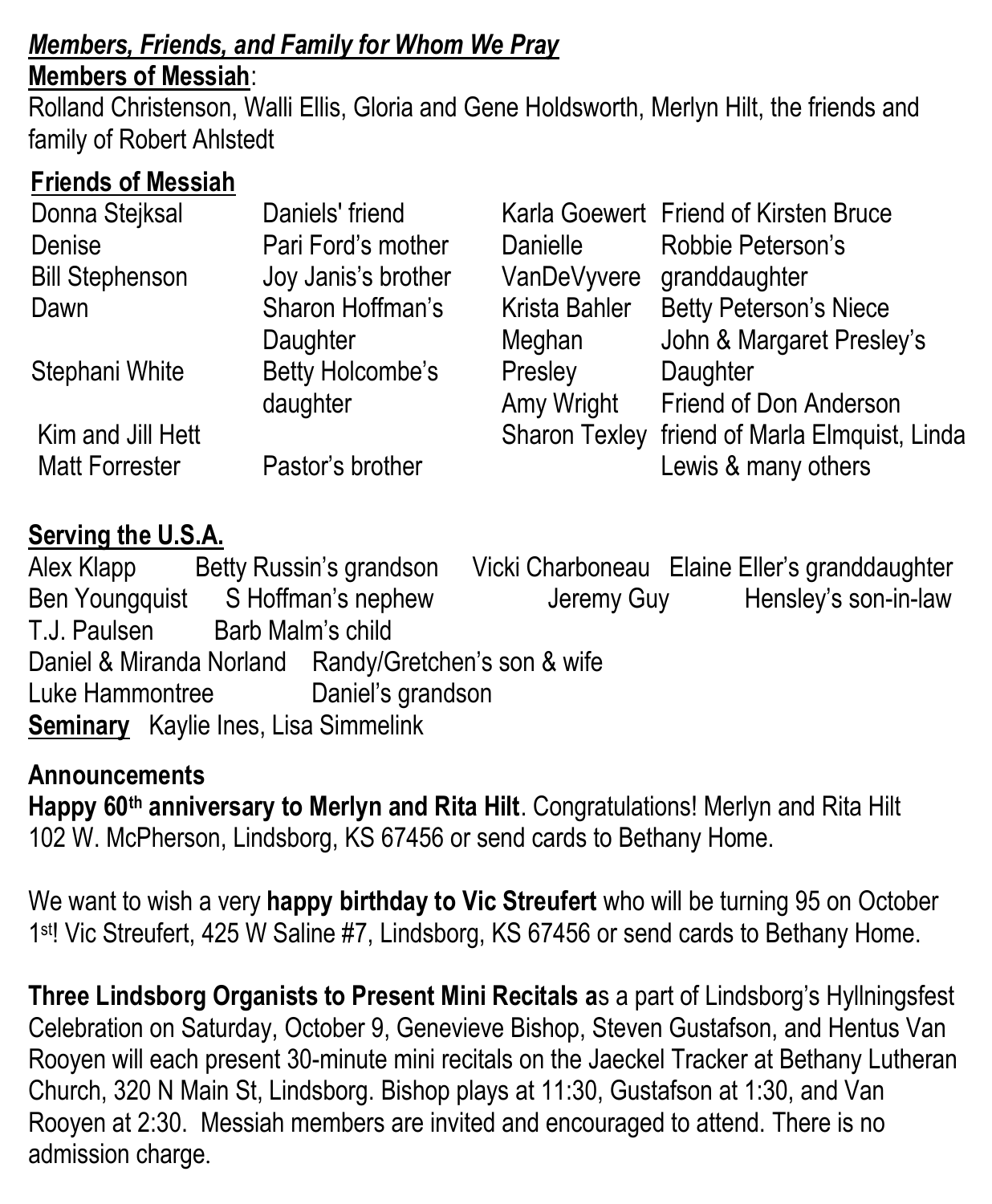We are invited to attend **Bethany Church Women's** regular monthly meeting on Thursday, October 7, at 2:00 in their Fellowship Hall. A Bible Study will be given by Nancy Lundblad, and a special offering will be taken for Papua New Guinea.

This morning we will have **Blessing of our Gifts** to Lutheran World Relief. Our congregation contributed to the creation of 30 LWR Personal Care Kits, 20 School Kits and 20 quilts (made by Carolyn Brock through the last year) that will be sent out in a few weeks. Thank you again for your generosity and participation in this project!

**Join Sprout House Learning Center for our Fall clean-up!** There are jobs for all skillsets. Help beautify the community and support local child care. October 17<sup>th</sup> at 3 pm at 308 N 3<sup>rd</sup> Street. For more information contact Alan English at [Englishae@bethanylb.edu.](mailto:Englishae@bethanylb.edu)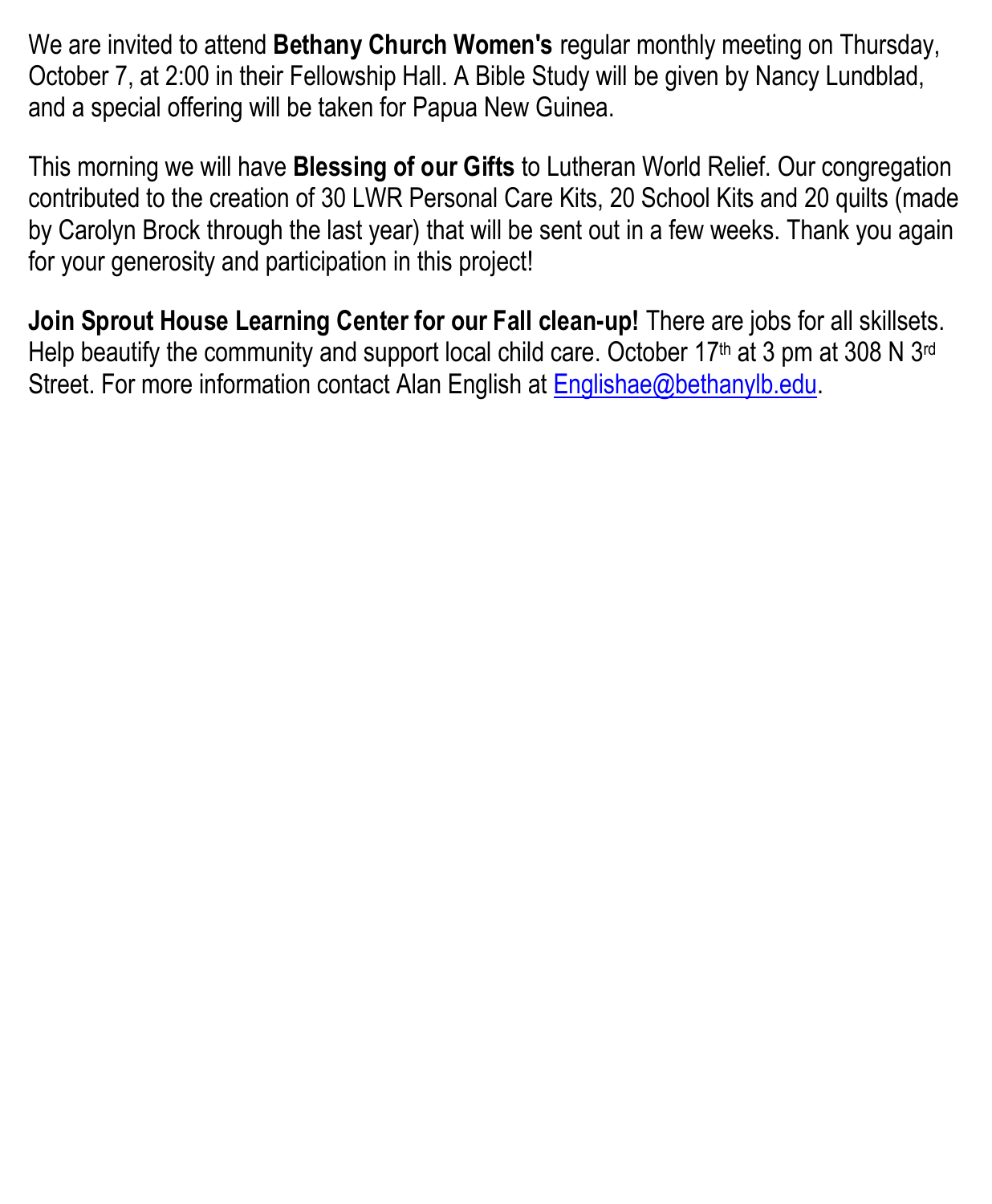# **SEPTEMBER 26, 2021 EIGHTEENTH SUNDAY AFTER PENTECOST**

*Confess your sins and pray for one another.* 

# DAILY BIBLE READINGS

These passages are related to the Lectionary texts for this Sunday.

| <b>Sunday</b>   | Mark 9:38-50            |
|-----------------|-------------------------|
| <b>Monday</b>   | <b>Numbers 11:4-29</b>  |
| <b>Tuesday</b>  | <b>James 5:13-20</b>    |
| Wednesday       | Psalm 4                 |
| <b>Thursday</b> | 1 Thessalonians 5:12-28 |
| Friday          | <b>Romans 8:18-27</b>   |
| <b>Saturday</b> | Psalm 19:7-14           |
| <b>Sunday</b>   | Mark 10:2-16            |

**Avoiding sin Moses and the seventy elders** The power of prayer **An evening prayer Final instructions Future glory for God's people The wonders of God Jesus blesses the children** 

taking

faith

home

# SCRIPTURE VERSE FOR THIS WEEK

*Therefore confess your sins to one another, and pray for one another, so that you may be healed. The prayer of the righteous is powerful and effective.* **James 5:16 (NRSV)**

# PRAYERS AND BLESSING

# **A Prayer for the Week:**

God of heaven and earth, guide us in our words and actions that we may sing your praises and love all those in our care. In Christ we pray, amen.

# **Mealtime Prayer:**

Dear God, as you fill us with this meal, fill our hearts with a desire for your message of divine love and faithfulness. Amen.

# **A Blessing to Give:**

May the truth and beauty of God's word revive your soul and make you wise. (Psalm 19:7-11)

# **HYMN OF THE WEEK**

*Send Me, Lord*